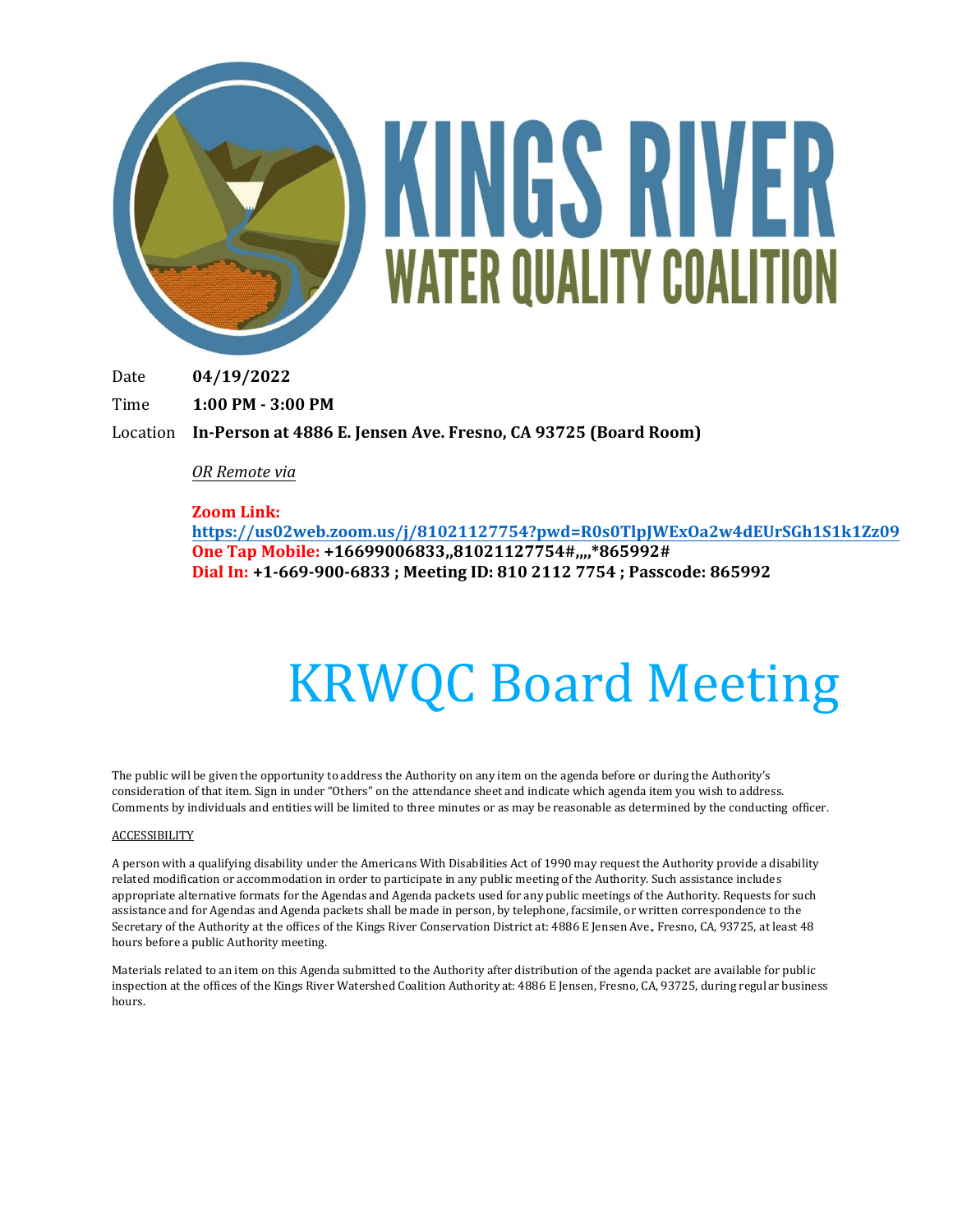# **Agenda - 19 April 2022**

| $\mathbf{1}$                                                                                                                                                                                                                                                                                          | <b>CONVENE</b><br>Quorum will be determined.                                                                                                                     |
|-------------------------------------------------------------------------------------------------------------------------------------------------------------------------------------------------------------------------------------------------------------------------------------------------------|------------------------------------------------------------------------------------------------------------------------------------------------------------------|
|                                                                                                                                                                                                                                                                                                       |                                                                                                                                                                  |
| The Board may decide to take action to meet via hybrid in-person and<br>teleconference/webconference methods, and to continue hybrid or solely<br>teleconference/webconference meetings as provided for in Government Code<br>Section 54953(e) as amended by AB 361 (2021), finding either/both that: |                                                                                                                                                                  |
| 1. A declared state of emergency exists and the state of emergency continues<br>to directly impact the ability of the members to meet safely in person,<br>and/or                                                                                                                                     |                                                                                                                                                                  |
| State or Local officials continue to impose or recommend measures to<br>2.<br>promote social distancing.                                                                                                                                                                                              |                                                                                                                                                                  |
| 3                                                                                                                                                                                                                                                                                                     | Addition to or Deletion from the Agenda                                                                                                                          |
|                                                                                                                                                                                                                                                                                                       | Items may be added to the agenda solely in compliance with Brown Act<br>requirements for such an action. Items may be deleted from the agenda for any<br>reason. |
| 4                                                                                                                                                                                                                                                                                                     | <b>Public Presentations or Comments</b>                                                                                                                          |
|                                                                                                                                                                                                                                                                                                       | Presentations or comments by the public on matters on the agenda or within the<br>jurisdiction of the Board, limited to a timeframe set by the Board President.  |
| 5                                                                                                                                                                                                                                                                                                     | <b>Coordinator Report</b>                                                                                                                                        |
|                                                                                                                                                                                                                                                                                                       | A. Outreach Activities                                                                                                                                           |
|                                                                                                                                                                                                                                                                                                       | Membership Update<br>В.                                                                                                                                          |
|                                                                                                                                                                                                                                                                                                       | Regional/State Board Updates<br>C.<br><b>Fill Stations Update</b><br>D.                                                                                          |
|                                                                                                                                                                                                                                                                                                       | Management Zone Update<br>Ε.                                                                                                                                     |
|                                                                                                                                                                                                                                                                                                       |                                                                                                                                                                  |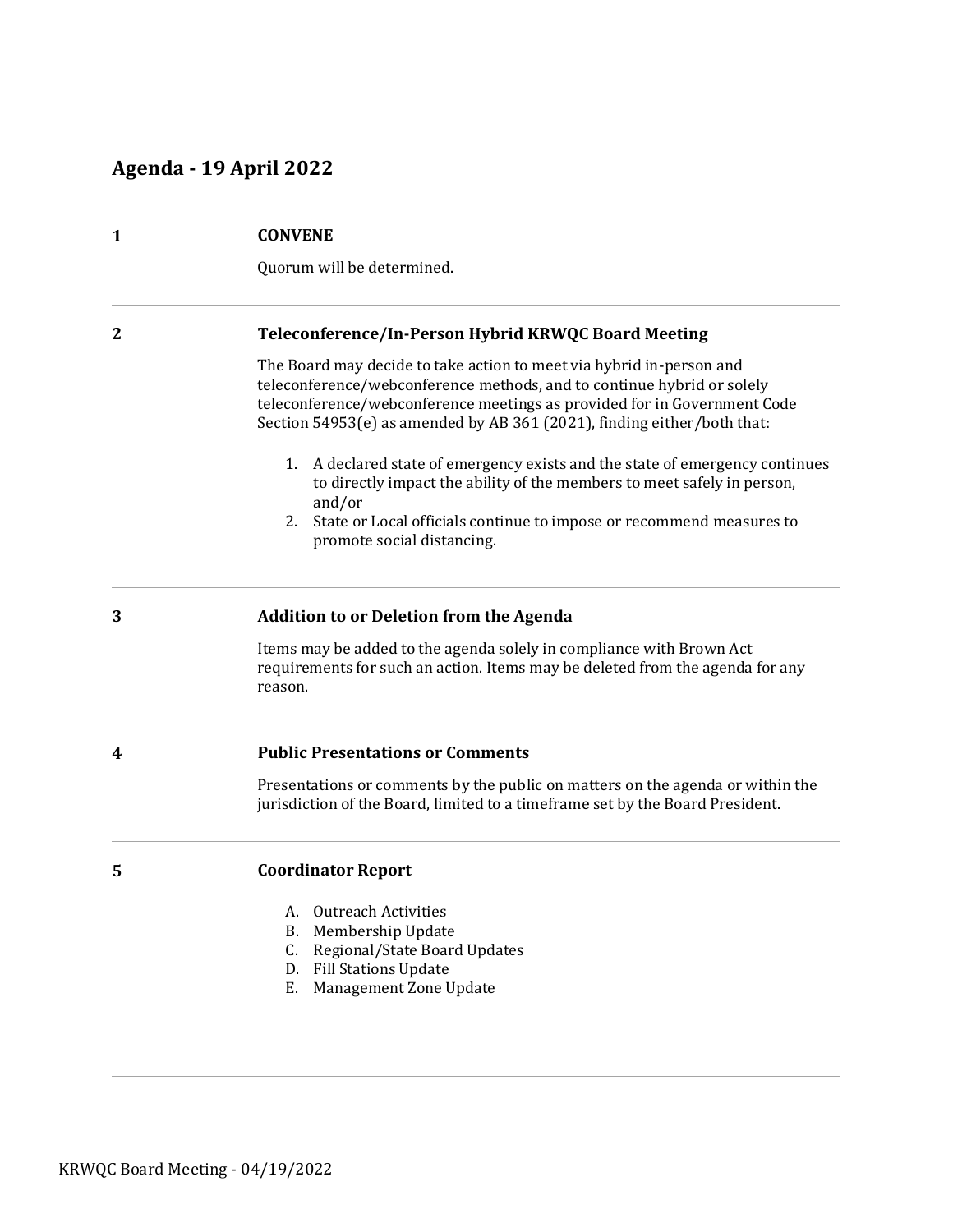| <b>Approval of the Minutes</b>                                                                                                                                                                                                                                                                                                      |
|-------------------------------------------------------------------------------------------------------------------------------------------------------------------------------------------------------------------------------------------------------------------------------------------------------------------------------------|
| The Board will consider approving the Minutes of the February 15, 2022 Regular<br>Board Meeting and the March 15, 2022 Special Board Meeting.                                                                                                                                                                                       |
| <b>Financial Report</b>                                                                                                                                                                                                                                                                                                             |
| The Assistant Treasurer will present expenditure-to-budget comparison reports for<br>the period ending March 31, 2022 for consideration and approval.                                                                                                                                                                               |
| <b>Report of the Outreach Committee</b>                                                                                                                                                                                                                                                                                             |
| The Outreach Committee will report on their activities.                                                                                                                                                                                                                                                                             |
| <b>Report of Finance Committee</b>                                                                                                                                                                                                                                                                                                  |
| The Finance Committee will report on their activities.                                                                                                                                                                                                                                                                              |
| <b>Report of Policy Committee</b>                                                                                                                                                                                                                                                                                                   |
| The Policy Committee will report on their activities.                                                                                                                                                                                                                                                                               |
| <b>Approval of Hiring Legislative and Regulatory Consultant</b>                                                                                                                                                                                                                                                                     |
| The Board will consider the Committee recommendations to hire a legislative and<br>regulatory consultant at the rate of \$1,500/mo. retainer (\$18,000.00/yr.) and to<br>cover the cost under the current Budget's legal fees line item. Direction for<br>activities may be given.                                                  |
| <b>Authorization for Proposing Audit Framework</b>                                                                                                                                                                                                                                                                                  |
| The Board will be asked to authorize staff and consultants to:                                                                                                                                                                                                                                                                      |
| Draft a proposed framework for a potential California Joint Legislative<br>1.<br>Audit Committee (JLAC) audit of the State Water Resources Control Board,<br>as well as other letters in support, and<br>Send the proposed framework and other letters to the JLAC and/or others,<br>2.<br>as appropriate, for their consideration. |
|                                                                                                                                                                                                                                                                                                                                     |